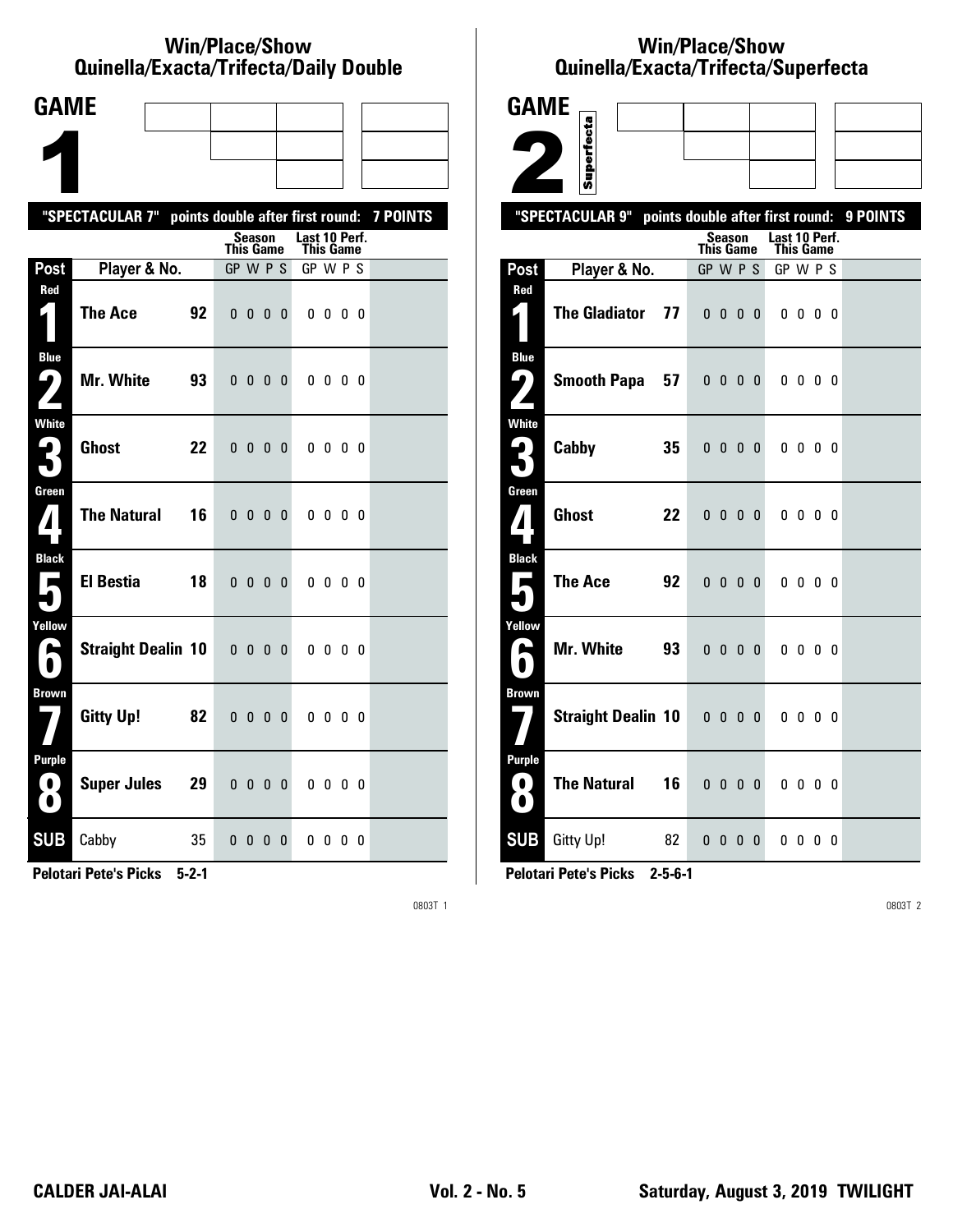### **Win/Place/Show Qui nel la/Exacta/Tri fecta/Pick 5**



|                     | "SPECTACULAR 7"           |          | points double after first round: |              |               |        |                            |        |          |          | <b>7 POINTS</b> |              |              |              |
|---------------------|---------------------------|----------|----------------------------------|--------------|---------------|--------|----------------------------|--------|----------|----------|-----------------|--------------|--------------|--------------|
|                     |                           |          | This Game                        |              | <b>Season</b> |        | Last 10 Perf.<br>This Game |        |          |          | All Games       | Team         |              |              |
| Post                | Player & No.              |          | GP W P S                         |              |               |        | GP W P S                   |        |          |          | GP W P S        |              |              |              |
| Red                 | La Primera                | 99       | 0                                | 0            | 0             | 0      | 0                          | 0      | 0        | $\Omega$ |                 |              |              |              |
|                     | <b>Super Jules</b>        | 29       | $\Omega$                         | $\mathbf{0}$ | 0             | 0      | 0                          | 0      | 0        | 0        | 0               | 0            | 0            | $\mathbf{0}$ |
| <b>Blue</b>         | <b>Straight Dealin</b>    | 10       | 0                                | 0            | 0             | 0      | 0                          | 0      | 0        | 0        |                 |              |              |              |
|                     | <b>Smooth Papa</b>        | 57       | $\Omega$                         | $\Omega$     | 0             | 0      | 0                          | 0      | 0        | 0        | 0               | 0            | 0            | $\Omega$     |
| <b>White</b>        | <b>Grave Digger</b>       | 31       | 0                                | 0            | 0             | 0      | 0                          | 0      | 0        | 0        | $\Omega$        | 0            | $\mathbf{0}$ | $\mathbf{0}$ |
|                     | <b>El Bestia</b>          | 18       | 0                                | 0            | 0             | 0      | 0                          | 0      | 0        | 0        |                 |              |              |              |
| Green               | <b>Gitty Up!</b>          | 82       | 0                                | $\mathbf{0}$ | $\mathbf{0}$  | 0      | 0                          | 0      | 0        | $\Omega$ | 0               | $\mathbf{0}$ | 0            | $\Omega$     |
| 7                   | <b>The Gladiator</b>      | 77       | 0                                | 0            | 0             | 0      | 0                          | 0      | 0        | 0        |                 |              |              |              |
| <b>Black</b>        | Cabby                     | 35       | 0                                | 0            | 0             | 0      | 0                          | 0      | 0        | 0        | U               | $\mathbf{0}$ | $\mathbf{0}$ | $\Omega$     |
|                     | <b>Action</b>             | 59       | 0                                | 0            | 0             | 0      | 0                          | 0      | 0        | 0        |                 |              |              |              |
| Yellow              | The Ace                   | 92       | 0                                | $\Omega$     | 0             | 0      | 0                          | 0      | $\Omega$ | 0        | 0               | $\mathbf{0}$ | $\mathbf{0}$ | $\Omega$     |
|                     | <b>El Nino</b>            | 84       | $\Omega$                         | 0            | 0             | N      | 0                          | 0      | 0        | 0        |                 |              |              |              |
| Brown               | <b>Mr. White</b>          | 93       | 0                                | 0            | 0             | 0      | 0                          | 0      | 0        | 0        | U               | 0            | $\mathbf{0}$ | $\Omega$     |
|                     | <b>The Natural</b>        | 16       | 0                                | 0            | 0             | 0      | 0                          | 0      | 0        | 0        |                 |              |              |              |
| Purple<br>$\bullet$ | <b>The General</b>        | 23       | $\Omega$                         | 0            | 0             | 0      | 0                          | 0      | 0        | 0        | $\Omega$        | $\mathbf{0}$ | $\mathbf{0}$ | $\mathbf{0}$ |
| $\bullet$           | Ghost                     | 22       | 0                                | 0            | 0             | 0      | 0                          | 0      | 0        | 0        |                 |              |              |              |
| <b>SUBS</b>         | Toto<br><b>Wonder Boy</b> | 38<br>12 | 0<br>0                           | 0<br>N       | 0<br>0        | 0<br>N | 0<br>n                     | 0<br>0 | 0<br>0   | 0<br>0   |                 |              |              |              |
|                     |                           |          |                                  |              |               |        |                            |        |          |          |                 |              |              |              |

**Pelotari Pete's Picks 3-2-6**

0803T 3

### **Win/Place/Show Qui nel la/Exacta/Tri fecta**



|                            | "SPECTACULAR 7"             | points double after first round: |           |              |               |          |               |           |              |          | <b>7 POINTS</b> |              |              |                |
|----------------------------|-----------------------------|----------------------------------|-----------|--------------|---------------|----------|---------------|-----------|--------------|----------|-----------------|--------------|--------------|----------------|
|                            |                             |                                  | This Game | Season       |               |          | Last 10 Perf. | This Game |              |          | All Games       | <b>Team</b>  |              |                |
| <b>Post</b>                | Player & No.                |                                  | GP        |              | WPS           |          | GPWPS         |           |              |          | GP W P S        |              |              |                |
| Red                        | La Primera                  | 99                               | 0         | 0            | 0             | 0        | 0             | 0         | 0            | 0        | 0               | $\mathbf{0}$ | $\mathbf{0}$ | $\overline{0}$ |
|                            | <b>Action</b>               | 59                               | $\Omega$  | 0            | 0             | 0        | 0             | 0         | 0            | 0        |                 |              |              |                |
| <b>Blue</b>                | <b>The General</b>          | 23                               | $\Omega$  | $\mathbf{0}$ | $\mathbf{0}$  | $\Omega$ | 0             | 0         | $\mathbf{0}$ | $\Omega$ |                 |              |              |                |
| 4                          | <b>Smooth Papa</b>          | 57                               | $\Omega$  | 0            | 0             | 0        | 0             | 0         | 0            | 0        | 0               | 0            | $\bf{0}$     | -0             |
| <b>White</b>               | <b>The Ace</b>              | 92                               | $\Omega$  | 0            | $\mathbf{0}$  | 0        | 0             | 0         | 0            | 0        | 0               | $\bf{0}$     | $\mathbf{0}$ | - 0            |
|                            | <b>The Gladiator</b>        | 77                               | $\Omega$  | 0            | 0             | 0        | 0             | 0         | 0            | 0        |                 |              |              |                |
| Green                      | <b>Mr. White</b>            | 93                               | 0         | 0            | 0             | 0        | 0             | 0         | 0            | n        | 0               | 0            | $\mathbf{0}$ | 0              |
| $\blacktriangle$           | <b>El Bestia</b>            | 18                               | 0         | 0            | 0             | 0        | 0             | 0         | 0            | 0        |                 |              |              |                |
| <b>Black</b><br>Ι.         | Cabby                       | 35                               | 0         | $\mathbf{0}$ | $\mathbf{0}$  | 0        | 0             | 0         | 0            | 0        | 0               | $\mathbf{0}$ | $\mathbf{0}$ | $\mathbf{0}$   |
|                            | <b>Ghost</b>                | 22                               | 0         | 0            | 0             | 0        | 0             | 0         | 0            | 0        |                 |              |              |                |
| Yellow                     | <b>Toto</b>                 | 38                               | 0         | 0            | $\mathbf{0}$  | 0        | 0             | 0         | 0            | 0        | $\Omega$        | $\mathbf{0}$ | $\mathbf{0}$ | 0              |
| $\blacksquare$             | <b>Super Jules</b>          | 29                               | 0         | 0            | 0             | 0        | 0             | 0         | 0            | 0        |                 |              |              |                |
| Brown                      | <b>Gitty Up!</b>            | 82                               | 0         | $\mathbf{0}$ | $\mathbf{0}$  | 0        | 0             | 0         | 0            | 0        | 0               | $\mathbf{0}$ | $\mathbf{0}$ | $\overline{0}$ |
|                            | <b>El Nino</b>              | 84                               | $\Omega$  | 0            | 0             | 0        | 0             | 0         | 0            | 0        |                 |              |              |                |
| <b>Purple</b><br>$\bullet$ | <b>Grave Digger</b>         | 31                               | 0         | 0            | 0             | 0        | 0             | 0         | 0            | 0        | 0               | $\bf{0}$     | $\mathbf{0}$ | - 0            |
| $\bullet$                  | <b>Wonder Boy</b>           | 12                               | 0         | 0            | $\Omega$      | 0        | 0             | 0         | 0            | 0        |                 |              |              |                |
| <b>SUBS</b>                | Henri<br><b>The Natural</b> | 39<br>16                         | 0<br>O    | 0<br>0       | $\Omega$<br>0 | 0<br>0   | 0<br>0        | 0<br>0    | 0<br>0       | 0<br>0   |                 |              |              |                |
|                            |                             |                                  |           |              |               |          |               |           |              |          |                 |              |              |                |

**Pelotari Pete's Picks 5-8-2**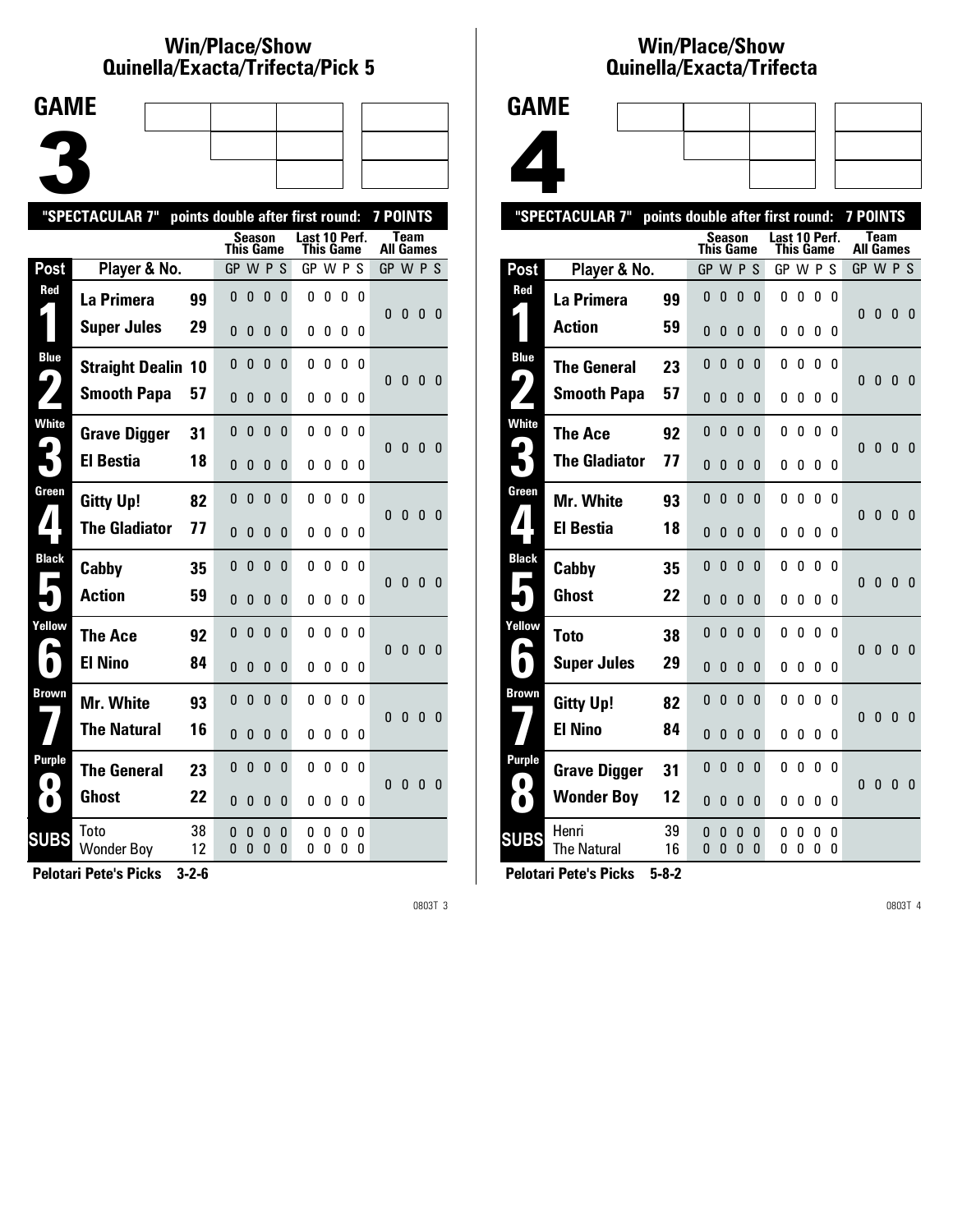## **Win/Place/Show Qui nel la/Exacta/Tri fecta**

| <b>GAME</b> |  |  |
|-------------|--|--|
|             |  |  |
|             |  |  |
|             |  |  |
|             |  |  |
|             |  |  |

|              | "SPECTACULAR 7"      | points double after first round: |              |               |               |          |                            |        |        |          | <b>7 POINTS</b>  |              |              |                         |
|--------------|----------------------|----------------------------------|--------------|---------------|---------------|----------|----------------------------|--------|--------|----------|------------------|--------------|--------------|-------------------------|
|              |                      |                                  | This Game    | Season        |               |          | Last 10 Perf.<br>This Game |        |        |          | <b>All Games</b> | <b>Team</b>  |              |                         |
| Post         | Player & No.         |                                  | GP W P S     |               |               |          | GP W P S                   |        |        |          | GP W P S         |              |              |                         |
| Red          | Momo                 | 30                               | 0            | 0             | 0             | 0        | 0                          | 0      | 0      | 0        |                  |              |              |                         |
|              | <b>The Warrior</b>   | 60                               | $\mathbf{0}$ | 0             | 0             | 0        | 0                          | 0      | 0      | 0        | 0                | 0            | 0            | - 0                     |
| <b>Blue</b>  | <b>Robin Hood</b>    | 25                               | 0            | 0             | 0             | 0        | 0                          | 0      | 0      | 0        | 0                | $\mathbf{0}$ |              |                         |
|              | <b>Smooth Papa</b>   | 57                               | $\mathbf{0}$ | 0             | 0             | 0        | 0                          | 0      | 0      | 0        |                  |              | $\mathbf{0}$ | - 0                     |
| <b>White</b> | Toto                 | 38                               | 0            | 0             | 0             | 0        | 0                          | 0      | 0      | 0        | 0                | 0            | $\mathbf{0}$ | - 0                     |
|              | <b>Wonder Boy</b>    | 12                               | 0            | $\Omega$      | $\mathbf{0}$  | 0        | 0                          | 0      | 0      | 0        |                  |              |              |                         |
| Green        | <b>The King</b>      | 28                               | $\mathbf{0}$ | $\mathbf{0}$  | 0             | $\Omega$ | 0                          | 0      | 0      | $\Omega$ | 0                | $\mathbf{0}$ | $\mathbf{0}$ | - 0                     |
|              | <b>The Gladiator</b> | 77                               | $\mathbf{0}$ | 0             | 0             | 0        | 0                          | 0      | 0      | 0        |                  |              |              |                         |
| <b>Black</b> | <b>The General</b>   | 23                               | 0            | 0             | $\mathbf{0}$  | 0        | 0                          | 0      | 0      | 0        | 0                | 0            | $\mathbf{0}$ | 0                       |
|              | <b>El Nino</b>       | 84                               | $\mathbf{0}$ | $\Omega$      | 0             | $\Omega$ | 0                          | 0      | 0      | 0        |                  |              |              |                         |
| Yellow       | <b>Grave Digger</b>  | 31                               | $\mathbf{0}$ | $\mathbf{0}$  | 0             | $\Omega$ | 0                          | 0      | 0      | 0        | 0                | $\bf{0}$     | $\mathbf{0}$ | 0                       |
| $\bullet$    | Ghost                | 22                               | $\mathbf{0}$ | $\mathbf{0}$  | 0             | 0        | 0                          | 0      | 0      | 0        |                  |              |              |                         |
| <b>Brown</b> | <b>Henri</b>         | 39                               | 0            | $\mathbf{0}$  | $\mathbf{0}$  | $\Omega$ | 0                          | 0      | 0      | 0        | $\Omega$         | $\mathbf{0}$ | 0            | - 0                     |
|              | <b>El Bestia</b>     | 18                               | $\Omega$     | $\Omega$      | $\mathbf{0}$  | $\Omega$ | 0                          | 0      | 0      | 0        |                  |              |              |                         |
| Purple       | Cabby                | 35                               | $\Omega$     | $\mathbf{0}$  | $\mathbf{0}$  | $\Omega$ | 0                          | 0      | 0      | 0        | $\Omega$         | 0            | 0            | $\overline{\mathbf{0}}$ |
| $\bullet$    | <b>Super Jules</b>   | 29                               | $\mathbf{0}$ | 0             | 0             | 0        | 0                          | 0      | 0      | 0        |                  |              |              |                         |
| <b>SUBS</b>  | The Ace              | 92<br>59                         | 0<br>0       | 0<br>$\Omega$ | 0<br>$\Omega$ | 0<br>0   | 0<br>0                     | 0<br>0 | 0<br>0 | 0<br>0   |                  |              |              |                         |
|              | Action               |                                  |              |               |               |          |                            |        |        |          |                  |              |              |                         |

**Pelotari Pete's Picks 5-4-3**

0803T 5

#### **Win/Place/Show Qui nel la/Exacta/Tri fecta/Super fecta**



|                            | "SPECTACULAR 9"      | points double after first round: |           |              |                   |          |               |           |          |              | 9 POINTS         |              |              |                |
|----------------------------|----------------------|----------------------------------|-----------|--------------|-------------------|----------|---------------|-----------|----------|--------------|------------------|--------------|--------------|----------------|
|                            |                      |                                  | This Game | Season       |                   |          | Last 10 Perf. | This Game |          |              | <b>All Games</b> | Team         |              |                |
| <b>Post</b>                | Player & No.         |                                  | GP        | W P          |                   | -S       | GP            | W P       |          | S            | GP W P S         |              |              |                |
| Red                        | <b>Grave Digger</b>  | 31                               | $\Omega$  | 0            | $\mathbf{0}$      | $\Omega$ | 0             | 0         | $\Omega$ | $\Omega$     | 0                | 0            | 0            | 0              |
|                            | <b>El Nino</b>       | 84                               | 0         | 0            | 0                 | 0        | 0             | 0         | 0        | 0            |                  |              |              |                |
| <b>Blue</b>                | <b>Robin Hood</b>    | 25                               | $\Omega$  | $\mathbf{0}$ | $\mathbf{0}$      | 0        | 0             | 0         | 0        | 0            | 0                | $\mathbf{0}$ | $\mathbf{0}$ | $\overline{0}$ |
| 9                          | <b>Action</b>        | 59                               | 0         | 0            | 0                 | 0        | 0             | 0         | 0        | 0            |                  |              |              |                |
| <b>White</b>               | <b>The King</b>      | 28                               | 0         | $\mathbf{0}$ | $\mathbf{0}$      | 0        | 0             | 0         | 0        | 0            | $\Omega$         | $\mathbf{0}$ | $\mathbf{0}$ | $\overline{0}$ |
| 3                          | <b>El Bestia</b>     | 18                               | $\Omega$  | 0            | $\Omega$          | 0        | 0             | 0         | 0        | 0            |                  |              |              |                |
| Green                      | Momo                 | 30                               | 0         | $\mathbf{0}$ | $\mathbf{0}$      | 0        | 0             | 0         | 0        | $\Omega$     | $\Omega$         | $\mathbf{0}$ | 0            | $\overline{0}$ |
| $\blacktriangle$           | <b>The Gladiator</b> | 77                               | 0         | 0            | 0                 | 0        | 0             | 0         | 0        | 0            |                  |              |              |                |
| <b>Black</b><br>Е          | <b>Gitty Up!</b>     | 82                               | $\Omega$  | 0            | 0                 | $\Omega$ | 0             | 0         | 0        | $\mathbf{0}$ | 0                | $\bf{0}$     | $\mathbf{0}$ | 0              |
|                            | <b>The Natural</b>   | 16                               | 0         | 0            | 0                 | 0        | 0             | 0         | 0        | 0            |                  |              |              |                |
| Yellow<br>r.               | <b>Toto</b>          | 38                               | 0         | 0            | 0                 | 0        | 0             | 0         | 0        | 0            | $\Omega$         | 0            | $\mathbf{0}$ | $\Omega$       |
| I                          | <b>Smooth Papa</b>   | 57                               | 0         | 0            | 0                 | 0        | 0             | 0         | 0        | 0            |                  |              |              |                |
| Brown                      | <b>The General</b>   | 23                               | 0         | 0            | $\mathbf{0}$      | 0        | 0             | 0         | 0        | 0            | $\Omega$         | $\mathbf{0}$ | $\mathbf{0}$ | $\mathbf{0}$   |
|                            | <b>The Warrior</b>   | 60                               | $\Omega$  | 0            | 0                 | 0        | 0             | 0         | 0        | 0            |                  |              |              |                |
| <b>Purple</b><br>$\bullet$ | Henri                | 39                               | 0         | 0            | 0                 | 0        | 0             | 0         | 0        | 0            | 0                | $\bf{0}$     | $\mathbf{0}$ | - 0            |
| $\bullet$                  | <b>Wonder Boy</b>    | 12                               | 0         | 0            | 0                 | 0        | 0             | 0         | 0        | 0            |                  |              |              |                |
| <b>SUBS</b>                | Cabby<br>Ghost       | 35<br>22                         | 0<br>0    | 0<br>0       | 0<br>$\mathbf{0}$ | 0<br>0   | 0<br>0        | 0<br>0    | 0<br>0   | 0<br>0       |                  |              |              |                |
|                            |                      |                                  |           |              |                   |          |               |           |          |              |                  |              |              |                |

**Pelotari Pete's Picks 6-2-5-4**